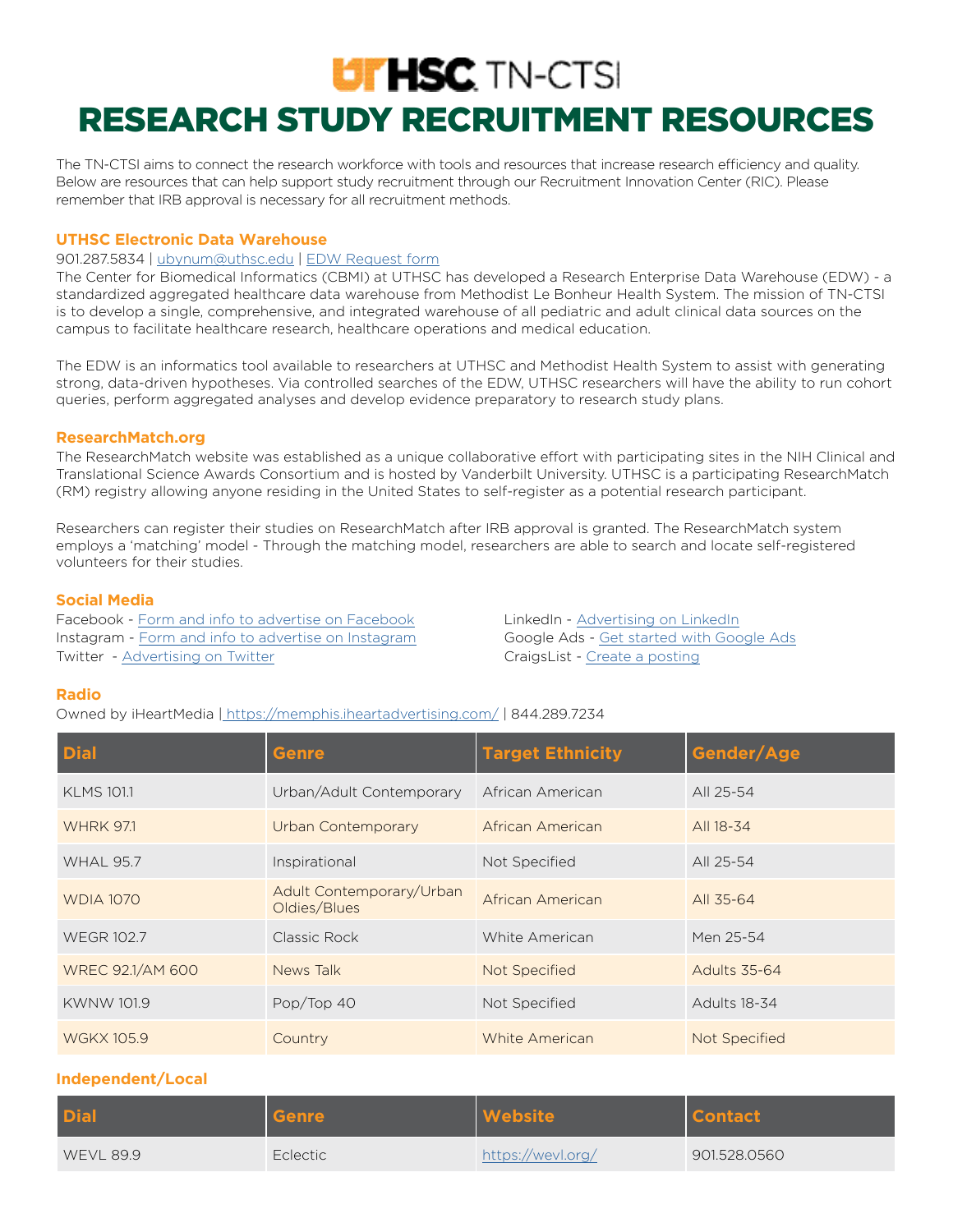#### **Owned by Radio.com**

| <b>Dial</b>         | <b>Genre</b>                     | <b>Target Ethnicity</b> | <b>Website</b>                    | <b>Contact</b> |
|---------------------|----------------------------------|-------------------------|-----------------------------------|----------------|
| <b>WMFS-FM 92.9</b> | Sports Radio                     | Not Specified           | https://www.radio.<br>com/929espn | 901.384.5900   |
| <b>WMC-FM 99.7</b>  | Hot AC                           | White American          | fm100memphis.radio.com            | 901.384.5900   |
| <b>WRVR 104.5</b>   | Adult Contemporary/<br>Soft Rock | White American          | 104theriver.radio.com             | 901.384.5900   |
| WLFP-FM 94.1        | Country                          | White American          | radio.com/941thewolf              | 901.384.5900   |

# **University of Memphis Radio**

| <b>Dial</b> | Genre | <b>Contact</b> |
|-------------|-------|----------------|
| WUMR U92FM  | Jazz  | 901.678.2560   |

# **Memphis Public Libraries Radio and TV**

| <b>Dial</b>            | <b>Genre</b> | <b>Contact</b>                                            |
|------------------------|--------------|-----------------------------------------------------------|
| WYPL-FM 89.3 and TV 18 | N/A          | Tommy Warren   901.415.2752<br>tommy.warren@memphistn.gov |

# **Owned by Flinn Broadcasting Radio and TV**

#### **Radio**

| <b>Dial</b>          | <b>Genre</b>                                        | <b>Contact</b>                  |
|----------------------|-----------------------------------------------------|---------------------------------|
| <b>WHBQ-FM 107.5</b> | Adult Contemporary/Top 40 Terry Wood   901.375.9324 |                                 |
| <b>WHBQ-AM 5600</b>  | Sports                                              | Mike Brewer   901.375.9324      |
| WOWW-AM 1430/FM 97.7 | Country                                             | 901.375.9324                    |
| <b>KXHT 107.1</b>    | Hip-Hop                                             | Duane Hargrove   901.375.9324   |
| <b>WGSF-AM 1030</b>  | Spanish                                             | Carmen Reyes   901.454.9948     |
| <b>WMSO 104.1</b>    | Soul                                                | Terry Wood   901.375.9324       |
| <b>WMPS-AM 1210</b>  | <b>Adult Classics</b>                               | Lonnie Treadaway   901.375.9324 |
| WIVG 100.3           | Alternative                                         | 901.375.9324                    |

**TV**

| <b>Channel</b>      | <b>Genre</b>         | <b>Contact</b>                |
|---------------------|----------------------|-------------------------------|
| WWTW TV 34          | <b>ACME Classics</b> | Shelley Mackey   901.377.9087 |
| <b>WPGF TV 17.1</b> | Estrella TV          | 901.375.9324                  |
| WTWV TV 23          | Christian            | 901.385.9324                  |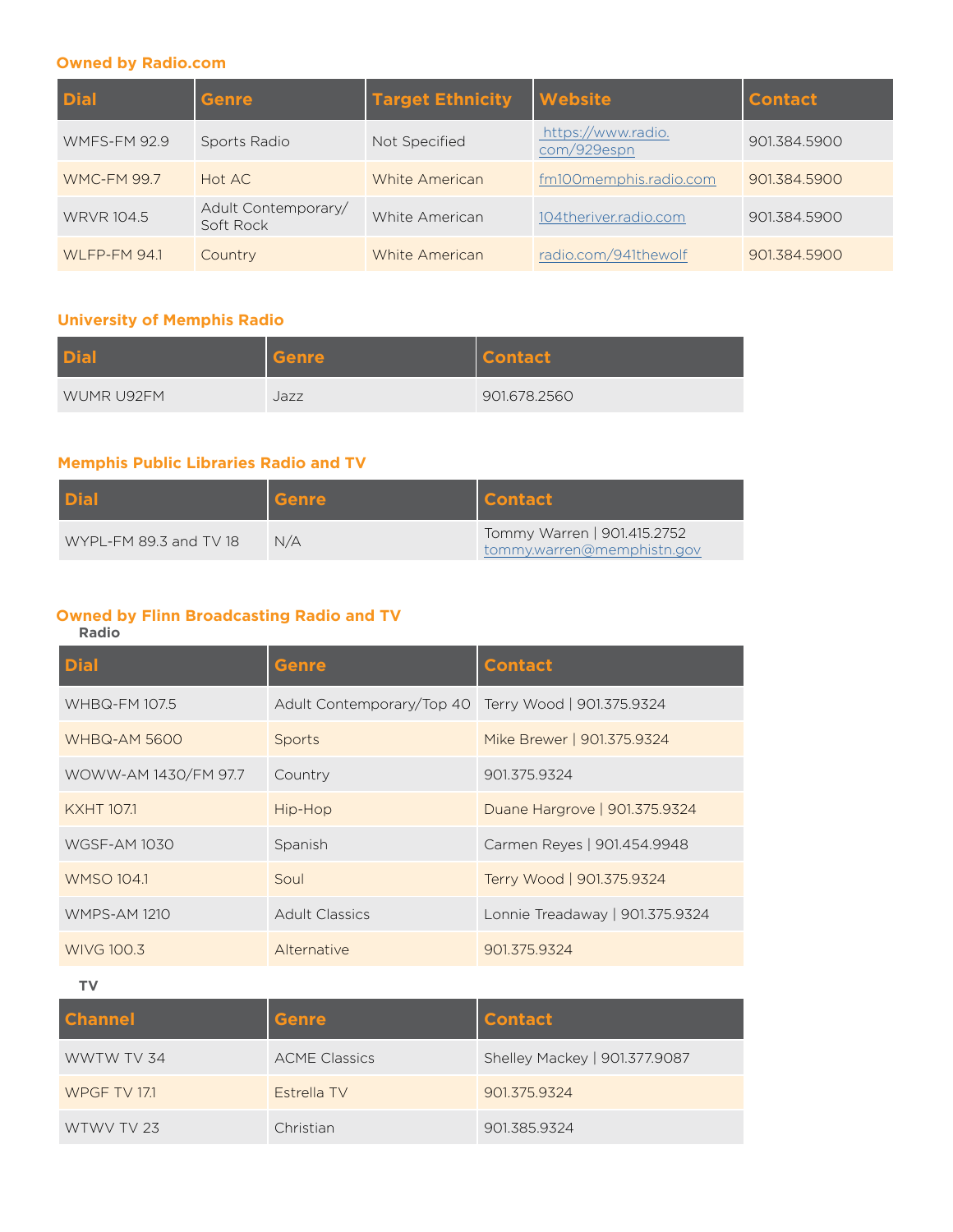**TV**

| <b>Channel</b>                        | <b>Website</b>                                        | <b>Contact</b>                                                    |
|---------------------------------------|-------------------------------------------------------|-------------------------------------------------------------------|
| <b>WMC-TV Action News 5</b>           | wmcactionnews5.com/2018/10/22/<br>advertise-with-wmc/ | Chris Palmer   901.729.3268<br>cpalmer@wmctv.com                  |
| WREG-TV News 3                        | wreg.com/advertising-contact                          |                                                                   |
| WHBQ FOX 13 Memphis                   | www.fox13memphis.com/about-us/<br>advertisewithfox13/ | Jeff Klayman   901.320.1222<br>Jeff.Klayman@coxinc.com            |
| WATN-TV Local 24, Fox 16<br>and CW 30 | localmemphis.com/advertise                            | Scott Speropoulos   901.321.7691<br>ssperopoulos@localmemphis.com |

#### **Print Memphis Flyer**

#### [memphisflyer.com](https://www.memphisflyer.com/)

Carrie O'Guin | [oguin@memphisflyer.com](mailto:oguin%40memphisflyer.com?subject=) | 901.521.9000

Median age: 46 | Readership demo %: Black 41.3/White 48.8 | College degree %: 30.1 | Median income: 57.9 K Every week more than 147,496 readers pick up The Memphis Flyer from 660+ locations all over the Memphis metro area. They reach 175,000+ monthly uniques on memphisflyer.com; 45,000+ social media followers; and 28,000+ readers in their opt-in email audience. They produce or sponsor 40+ public and private events each year.

#### **Memphis Magazine**

[memphismagazine.com](https://memphismagazine.com/) Maggie Neal | [neal@memphismagazine.com](mailto:neal%40memphismagazine.com?subject=) | 901.521.9000 Approx. 60K readers monthly

#### **Commercial Appeal**

[commercialappeal.com](https://www.commercialappeal.com/) Advertising: 901.529.2700 Median age: 51 | Readership demo %: Black 43.6/White 47.7 | College degree %: 19.9 | Median income: 49.7 K

#### **The Best Times**

[admin@thebesttimes.com](mailto:admin%40thebesttimes.com?subject=) | 901.458.2911 Median age: 50+

#### **MLGW Bill Inserts**

John Heckmann | 901.502.3081 Reaches approx. 375,000 households. UTHSC gets a special rate.

#### **Annual Health Fairs, Expos, etc.**

#### **Eventbrite Shelby County Health Department Calendar**

Provides listings by month, event type, etc. Offers information for local events supporting health initiatives [eventbrite.com/d/tn--memphis/events/](https://www.eventbrite.com/d/tn--memphis/events/) [shelbytnhealth.com/Calendar.aspx](https://www.shelbytnhealth.com/Calendar.aspx)

#### **Visual**

# **Lamar Advertising Memphis**

[avoss@lamar.com](mailto:avoss%40lamar.com?subject=) | 901.405.6826 Standard billboards, digital billboards, and bus shelters.

#### **AllMyNeighbors.net**

#### [allmyneighbors.net/classifiedads2.html](http://www.allmyneighbors.net/classifiedads2.html)

Local website offering free advertising. Post items just like you would with your local newspaper's classified ad section. If you do not see your category [AllMyNeighbors.net](http://www.allmyneighbors.net/) will add it when you submit your ad.